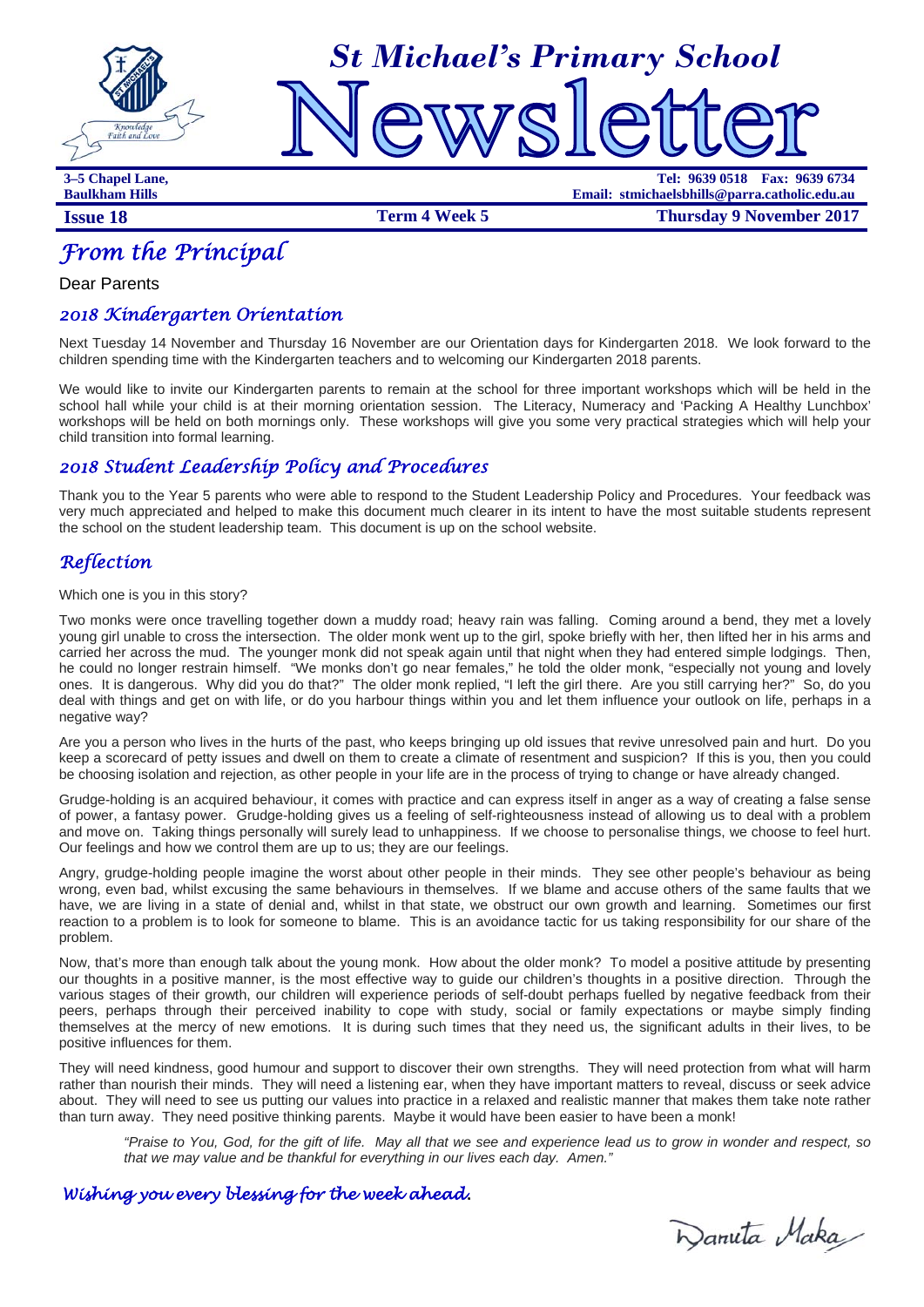# *Religious Education*

#### **First Communion Masses**

Any of the Parish Masses on weekend of 18-19 November

 $\alpha$ 

Fri 17 November 7.30 pm, Sun 19 November 12 noon and 2.30 pm *Attendance at Weekend Masses is expected throughout the whole programme.*

All enquiries—please contact the Parish Office on 9639 0598. *Mr David Ison, Religious Education Co-ordinator*

# *Year 6 Canberra Excursion*

#### **Parliament and Civics Education Rebate (PACER)**

Year 6 students from our school will soon be undertaking an education tour of the national capital. Students will be given the opportunity to participate in a variety of educational programs with focus on Australia's history, culture, heritage and democracy.

The Australian Government recognises the importance of all young Australians being able to visit the national capital as part of their Civics and Citizenship education. To assist families in meeting the cost of the excursion the Australian Government is contributing funding of \$20 per student under the Parliament and Civics Education Rebate program towards those costs. The rebate is paid directly to the school upon completion of the excursion.

# *Families leaving St Michael's at the end of the year*

If your family is not returning to St Michael's for Years 1-6 in 2018, please let Mrs Maka, Principal, know as soon as possible. Please address all letters to Mrs Maka c/o the school office.

We will be looking at placing students in classes for 2018 during Term 4.

Please note that if you are leaving the school at the end of the year in Years K-5, parents must provide one term's notice in writing in lieu of one term's school fee payment.

Please contact the office for further information 9639 0518.

# *Social Justice Skills and Mantras Program.*

#### **Week 6 - Integrity**

• Being honest and following your principles.

#### **Week 7 - Tolerance**

 Being able to accept the differences and opinions of other people.

#### *Prayers*

We pray for those in our community who may be unwell at this time or suffering the loss of a loved one.



We pray for them through Christ Our Lord. Amen.

## *Enrolments 2018*

#### **Years 1-6 enrolments**

Interviews are currently taking place for children who will join St Michael's in Years 1-6, 2018.

For further information, please contact the school office on **9639 0518**.

# *Stop and Drop Volunteers*

Thank you to all the volunteers who have volunteered for this year. Your time and efforts are very much appreciated by everyone in our community.

Due to changes with some of our volunteers' commitments, we need to recruit some new volunteers to assist with Stop and Drop.

All it requires is half an hour one morning once a month, so if you have ever thought you'd like to volunteer now is the time! Please contact Rebecca Duda at

#### **rduda@westpac.com.au**

#### Did you know Your child's best learning time is the start of the school day just a little bit late doesn't seem much but He/she just That equals.. Which is ... and over 13 years of schooling that's ... missing, 10 minutes per day 50 minutes per week Nearly 1.5 weeks per year Nearly half a vear 20 minutes per day 1 hour 40mins per week Over 2.5 weeks per year Nearly 1 year Half a day per week 4 weeks per year Over 2 and a half years 1 hour per day I day per week 8 weeks per year



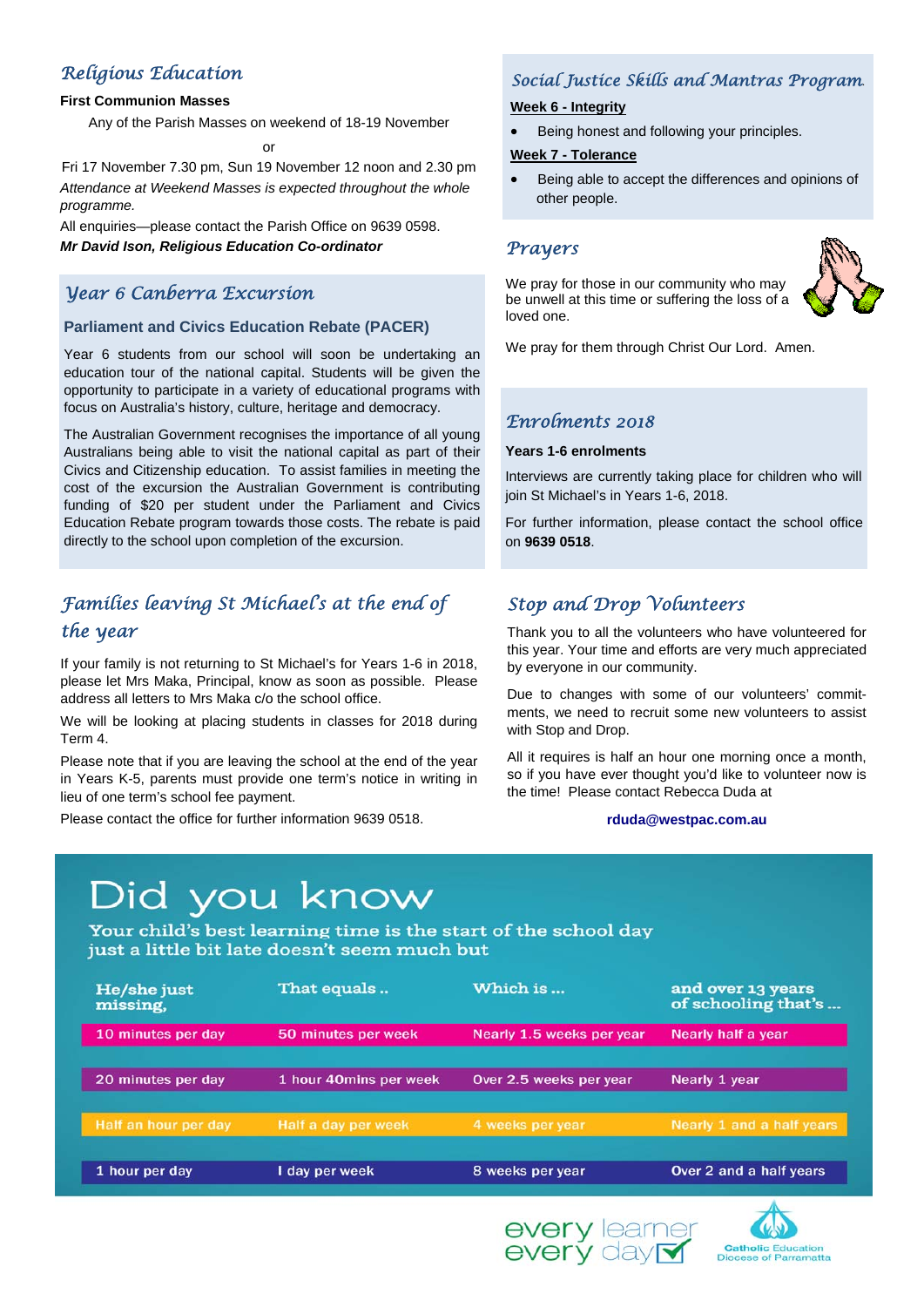| Calendar Dates                             |                                                                                                                     |
|--------------------------------------------|---------------------------------------------------------------------------------------------------------------------|
| <b>WEEK5</b>                               |                                                                                                                     |
| Fri 10 Nov                                 | Year 6 Canberra Excursion<br>School Assembly 8.50 am Prayer 5 Green                                                 |
| <b>WEEK 6-National Recycling Week</b>      |                                                                                                                     |
| Tue 14 Nov                                 | Kindergarten 2018 Orientation Sessions<br>4 Blue & 4 Red Parish Mass 9.15 am<br>OOSH Annual General Meeting 5.00 pm |
| Wed 15 Nov                                 | 2 Green & 2 Red Parish Mass 9.15 am<br>Yr 5 Incursion: Kaleidoscope-Light, Colour,<br>Reflections, Lenses           |
| Thu 16 Nov                                 | Kindergarten 2018 Orientation Sessions<br>2 Blue & 2 Yellow Parish Mass 9.15 am                                     |
| Fri 17 Nov                                 | School Assembly 8.50 am—Prayer 6 Green                                                                              |
| Fri 17 Nov-Sun 19 Nov-First Holy Communion |                                                                                                                     |
| <b>WEEK 7-Wellbeing Week</b>               |                                                                                                                     |
| Tue 21 Nov                                 | 5 Yellow & 5 Blue Parish Mass 9.15 am                                                                               |
| Wed 22 Nov                                 | 6 Yellow & 6 Blue Parish Mass 9.15 am<br>Band Concert 6.30-8.00 pm School Hall                                      |
| Thu 23 Nov                                 | K Yellow & K Blue Parish Mass 9.15 am                                                                               |
| Fri 24 Nov                                 | School Assembly 8.50 am-Prayer 4 Green<br>P&F School Disco 6.00-9.00 pm School Hall                                 |
| <b>WEEK8</b>                               |                                                                                                                     |
| Tue 28 Nov                                 | 4 Yellow & 4 Green Parish Mass 9.15 am<br>Choir at Epping RSL                                                       |
| Wed 29 Nov                                 | 1 Blue & 1 Green Parish Mass 9.15 am                                                                                |
| Thu 30 Nov                                 | 6 Red & 6 Green Parish Mass 9.15 am                                                                                 |
| Fri 1 Dec                                  | School Assembly 8.50 am-Prayer 3 Green                                                                              |
| <b>WEEK 9-Years 1-3 Swimming Program</b>   |                                                                                                                     |
| Mon 4 Dec                                  | Years 1-3 Swimming Program                                                                                          |
| Tue 5 Dec                                  | Years 1-3 Swimming Program<br>4 Blue & 4 Red Parish Mass 9.15 am                                                    |
| Wed 6 Dec                                  | Years 1-3 Swimming Program<br>3 Blue & 3 Yellow Parish Mass 9.15 am<br>P&F Annual General Meeting                   |
| Thu 7 Dec                                  | Years 1-3 Swimming Program<br>5 Green & 5 Red Parish Mass 9.15 am                                                   |
| Fri 8 Dec                                  | Years 1-3 Swimming Program<br>School Assembly 8.50 am-Prayer 2 Green<br>Year 3 Eucharistic Liturgy 10.15 am         |

Please note that from time to time there may be unavoidable circumstances that may occur and dates advertised for events may need to be changed. Every effort is made to give as much notice as possible when changes occur. We apologise for any inconvenience this may cause.

## *Band News*



Is your child interested in joining the band next year? Would you like more

information on the School Band program? The School Band is now taking enrolments for 2018 and participation is open to all students who are currently in year 2-5. No prior experience is required.

Students will have recently attended a Concert by the band and Teaching Services Australia (TSA) staff demonstrating the variety of instruments available for tuition next year. They will also have received a *green Instrumental Band Programm Introduction* form*. Students who return this tear-off form, Expression of Interest will be given the opportunity to test a variety of instruments to help them find the one most suited to them. They will then be given a comprehensive Enrolment Pack with the results of this instrument test.*

Learning an instrument in an ensemble is a great way to experience the social, educational and personal benefits that music and the arts have to offer. TSA is committed to providing a quality concert band program, with full band rehearsals, great value tuition and rent-to-buy instrument hire.

This *green Expression of Interest form is due back to the school office within 5 days. You can download this note at www.teachingservices.com.au or for more information emailinfo@teachingservices.com.au*

## *Slow & Go*



We have been contacted by the Hills Shire Council regarding parents who are queueing along Chapel Lane into the Bus Bay at Crestwood High School.

Road Safety Officers from Council have observed that the first vehicles were already queued at 2.35 pm on Chapel Lane with the queue extending into the Bus Bay at Crestwood High School by 3.15 pm.

**The No Parking signage along Chapel Lane is for vehicles to wait for no more than 2 minutes** but some parents are queuing there for almost an hour. Please remember that our gates do not open until about 3.20 pm and this is far too early. If parents would like to arrive early to pick up their children there are opportunities for them to park legally on the other side of Chapel Lane or in other streets off Chapel Lane.

**The queue into the school Slow & Go pick up does not start moving at all until the gates open at 3.20 pm. Please do not arrive so early as we have been advised that you risk being booked for overstaying the 2 minutes on Chapel Lane in the no parking areas (\$183 and 2 demerit points) or for queuing into the Bus Zone at Crestwood High School (\$330 and 2 demerit points).** 

Those parents who arrive at 3.25 pm or later when the gates to the school are open and the queue is moving along Chapel Lane have a very short wait to enter the school and do not risk these types of infringements.

**We urge you to take notice and comply with the information supplied by the Hills Shire Council.**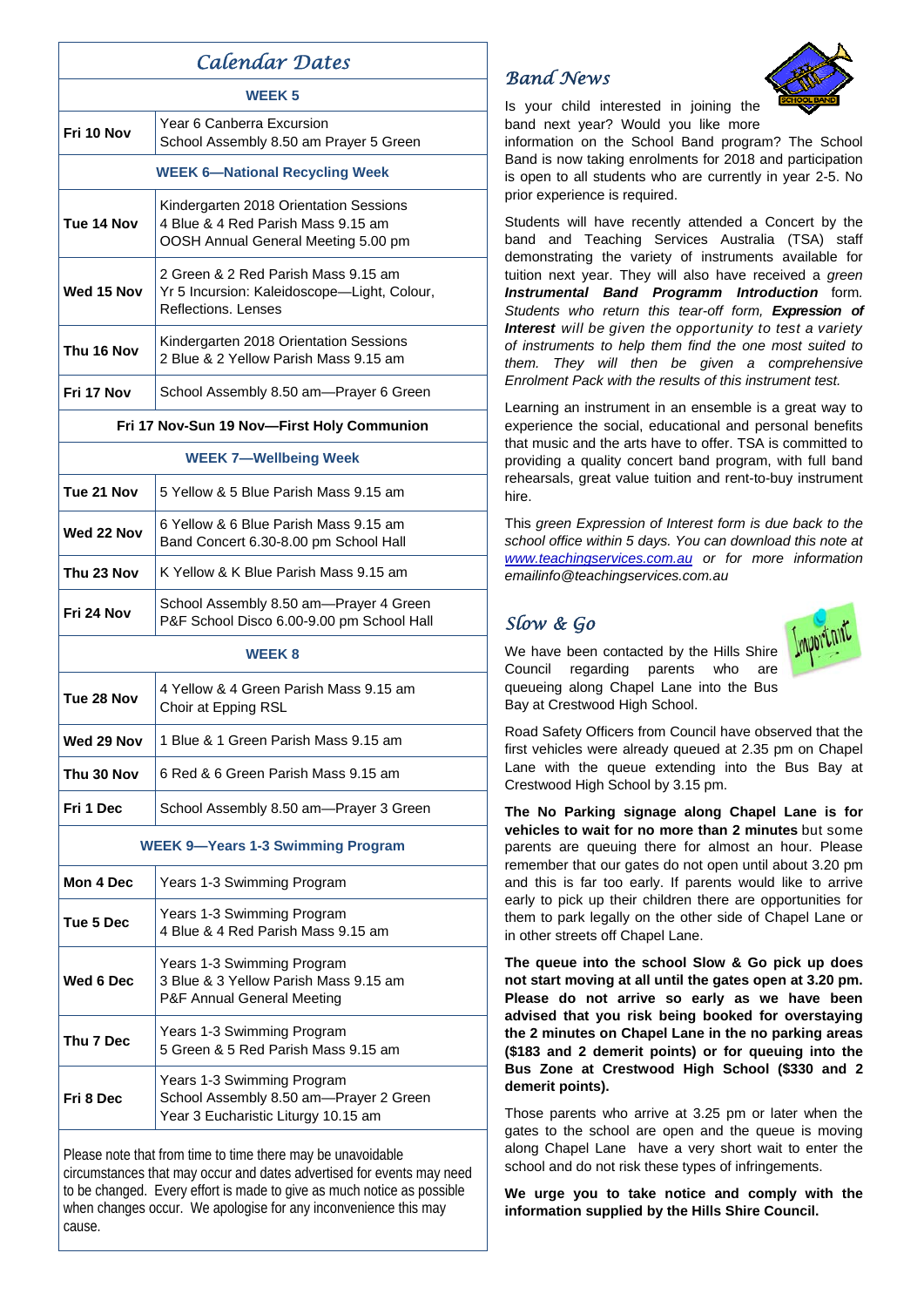

# *Assembly Awards* Sport **Sport**

### *Student of the Week—Week 2*

KQ BLUE Chloe Liu KvG GREEN Madison Mercado KR RED Alex Ena<br>KRT YELLOW Flise Gala 1HS BLUE Cian Jean-Baptiste 1S GREEN Jared Campbell 1G RED John Bazouni 1F YELLOW Erin Choi 2R BLUE Liam Rubbo 2J GREEN Lily Mathewson 2P RED Krishaang Gour 2L YELLOW Zuzanna Latecka 3B BLUE Madeleine Scotland<br>3H GREEN Liam Bellomo 3C RED Blake Wells 3RC YELLOW Julia Worsley 4BM BLUE Sophie Terlikar 4G GREEN Hollee Stewart 4P RED Katherine Solina<br>4I YELLOW Jav Puglisi 4I YELLOW Jay Puglisi<br>5J GREEN Beniamin A 5M RED Jacinta Gomez 5OD YELLOW Kaitlin Giffney 6F BLUE Lachlan Clement 6B GREEN Dean Komadina 6R RED Erik Maslic 6M YELLOW Alana Burke

Elise Galang Liam Bellomo Benjamin Apps

## *Student of the Week—Week 3*

KQ BLUE Ivy McLean KvG GREEN Boris Jeloudev KR RED Georgie Boehmer KRT YELLOW Christopher Bazouni 1HS BLUE Tierie Stevens 1S GREEN Kabir Sabnani 1G RED Eli Kennedy 1F YELLOW Taine Katalinic 2R BLUE Lachlan Kable 2J GREEN Mitchell Salonga 2P RED Siella Nassour 2L YELLOW Midhushan Packiarajah<br>3B BLUE Laura Maung Laura Maung 3H GREEN Isabelle Stevens 3C RED Ysabel Sailago<br>3RC YELLOW Cade Boxshall 3RC YELLOW 4BM BLUE Jemma Adamek 4G GREEN Ryan Sayers 4P RED Calum Bowles 5K BLUE Emile Rizk 5J GREEN Alessia Colacchio 5M RED Antonio Pellicano 5OD YELLOW William Cowling 6F BLUE Lachlan Gow 6B GREEN Harrington Thomas 6R RED Dominic Arundell 6M YELLOW Jayden Turner

#### *Calendar Dates—2017*

Friday 15 December 2017—Students Finish for 2017

#### *Calendar Dates—2018*

Term 1—Monday, 29 January to Friday, 13 April 2018

- Staff Development Days MAI Testing: Monday, 29 January and Tuesday, 30 January
- Wednesday, 31 January: Years 1-6 Commence
- Thursday, 1 February: Kindergarten Commence

Easter break— Good Friday, 30 March to Easter Monday, 2 April 2018

Term 2—Monday, 30 April to Friday, 6 July 2018

Term 3—Monday, 23 July to Friday, 28 September 2018

Term 4—Monday, 15 October to Friday, 21 December 2018

- Students finish Wednesday 19 December 2018
- Staff Development Days Thursday 20 December & Friday 21 December 2018

## *C2K Swimming Program—Years 1-3*

The C2K swimming program for Years 1, 2 and 3 will commence this term during Week 9 Monday 4 December to Friday 8 December. The program will be held at the C2K Fitness and Aquatic Centre, Castle Hill RSL.



Please note: If your child is unable to participate due to an injury or illness, they will remain at school with another class and not travel to the pool.

*Mrs Rosalie Knispel, Assistant Principal*



St Michael's played another fantastic game of cricket in their quarter final. They batted solidly with Dylan Biggs and Naden Cooray scoring 30 and Thomas Williams and Ben Boxshall scoring 29 and 28 respectively for a total of 4/160. They then put in a great team effort in the field supporting each other through to victory against St Mary's Rydalmere 10/105.

*Mr Steve Kovelis, Sports Coordinator*

### *Year 5*

#### **Mission unit—Money raised from the toy sale:**

As part of our Mission unit Year 5 decided to not only raise money but also give something of our own to help others.

All Year 5 students brought in toys they no longer needed to sell to others and donate the money.

We would like to thank everyone for all the support on the Year 5 toy sale, the money we raised was spectacular. Thank you everyone for buying toys. All the money went to the Jesuit Refugee Service. We would like to thank the Year 5 teachers for all the support. We would also like to thank everybody that advertised the toy sale through posters and telling their friends. Thank you to all the Year 5 Students that helped sell, brought in the toys for everyone to have and also everyone that helped sort out all the toys on the tables.

We raised an amazing \$689.70 in just one day and we sold most of the toys at recess.

Thank you for the support and we hope the Year 5 next year do the same.

We have learned a lot about implementing the mission of Jesus in our lives. We have put the needs of others before our own and encourage you all to do the same.

*Luke Alderson, Year 5 Student*

# *School Fees*

School fees are paid over Terms 1, 2 and 3, therefore no school fee accounts are sent home in Term 4.

Term 3 school fees are now overdue. Thank you to the parents who have paid on time.

Reminder letters have been posted.

If you are experiencing difficulties in finalising payment or have not received a statement please direct your school fee enquiry to Tanya Eastaway on 9639 0518 or email teastaway@parra.catholic.edu.au.

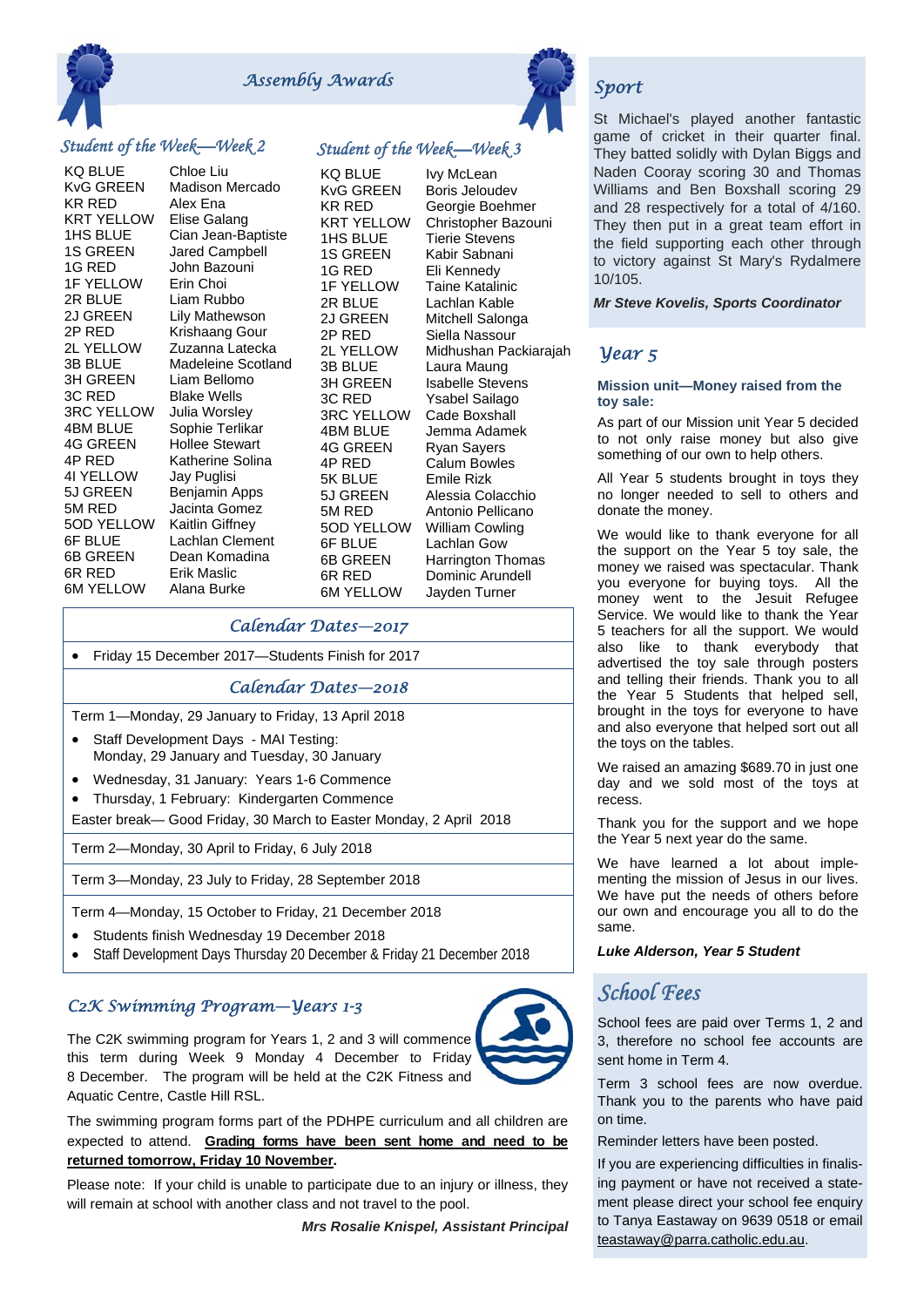# *2P Red News*

This term, I like doing sports, because I like jumping then catching the ball, it makes me a good sportsman. Last week, I loved doing soccer because I play soccer. When I grow up, I want to play with Real Madrid because they have good players.

**Nicholas Gunawan** 

This term, I enjoyed doing our English tasks because they are a lot of fun. I also learn a lot from them. It also pushes my ability higher so I get challenged. I enjoy English because my tasks are fun. I also enjoyed laughing at my funny pictures at the end of the work! **Ava Griffiths** 

This term, I have enjoyed learning about doing experiments. I loved doing experiments. Experiments are my favourite science thing to do. I also loved writing about stories. **Julian Grasso** 

This term, we have been learning about procedures. I liked learning about them because I learnt how to do new things, like how to make a banana milkshake. I also liked setting out procedures because when you find a new one and read it, you learn something new. Procedures have steps that you can follow and pause on. That's one reason why I like procedures. **Aidan Spada** 

I enjoyed the drums because it was very fast and fun. It was like you're clapping. I learnt that our body can make its own music all day! **Nicola Bugeja**

This term, I enjoyed doing maths (fractions). I knew everything but once I was confused when we were doing the flag. Then I realised it was just copying the one in our books. I also liked doing our procedures. I learnt you have to include a "you will need". We also need steps with numbers next to the margin. **Kieran Willathgamuwa**<sup>#</sup> **Kieran Willathgamuwa**<sup>\*</sup>

This term, I loved Religion! It was so fun. We are learning to donate and be kind to poor people. Some people live in countries with wars and don't. They need money to catch a plane to a safe country. So that's why we donate! We are so lucky, we have a home to live in. **Savannah Ayoub** 

# Epipens



Mylan Australia wishes to advise they will be supplying eligible patients an EpiPen<sup>®</sup> Jr

150mcg Adrenaline (epinephrine) Auto-Injector, expiring **30 November 2017**, at no charge. Requests will only be accepted for patients requiring an EpiPen® Jr before the end of the month and who do not have access to another in-date EpiPen® Jr.

This is a temporary solution until regular supply returns to the Australian market.

Patients will need to return to their pharmacy to replace the EpiPen® Jr at the end of November. We expect stock with a later expiry to be available mid-to-late November 2017.

Patients can obtain supply by contacting their pharmacy.

Pharmacists should then contact the Mylan Customer Support team on 1800 274 276.

We thank you for your patience.

*Mylan Australia* 

# *Star Corner*

Congratulations to **Jade Potuzanski** (Year 3) who was awarded the most outstanding Junior Jazz student for 2017 at a very large dance studio.

Congratulations to **Genevieve Bowles** (Year 2) who was awarded the overall most outstanding dancer and won a scholarship for a year's tuition at the same dance studio. This is a huge award to have received at just 7 years old.

Well done to both girls on their achievements!

## *Back path street area*

#### **Therese Court, Bernadette Place, Miriam Court, Coolock Crescent**

A reminder to everyone to be **respectful of our neighbours**.

- Please **do not park across the driveways** of homes or double park.
- Please keep your **children by your side** and do not allow them to play in neighbours' front yards.
- Parents need to **move on** from these streets as soon as they have collected their children so that we are not creating a backlog of traffic in the area.
- Please do not allow your children to play in the creek area.

# *Uniform ordering App*

St Michael's uniform is now on the QKR App. The App can be used for all online uniform orders. Instructions are on our website or available from the school office.

**Delivery is every Tuesday and Friday during the school term and orders must be placed by 4 pm Monday and Thursday for delivery the next day.**

You can try on samples at the school before school and after school for your convenience. Please try on the sizes before ordering to avoid disappointment.

Please choose carefully as we do not refund if you simply change your mind or make a wrong selection. However, we gladly exchange. Returned merchandise MUST be in its original condition and accompanied by proof of purchase otherwise the exchange will not be honoured.

If you have any enquiries please email Elle:

elle@ozfashions.com.au